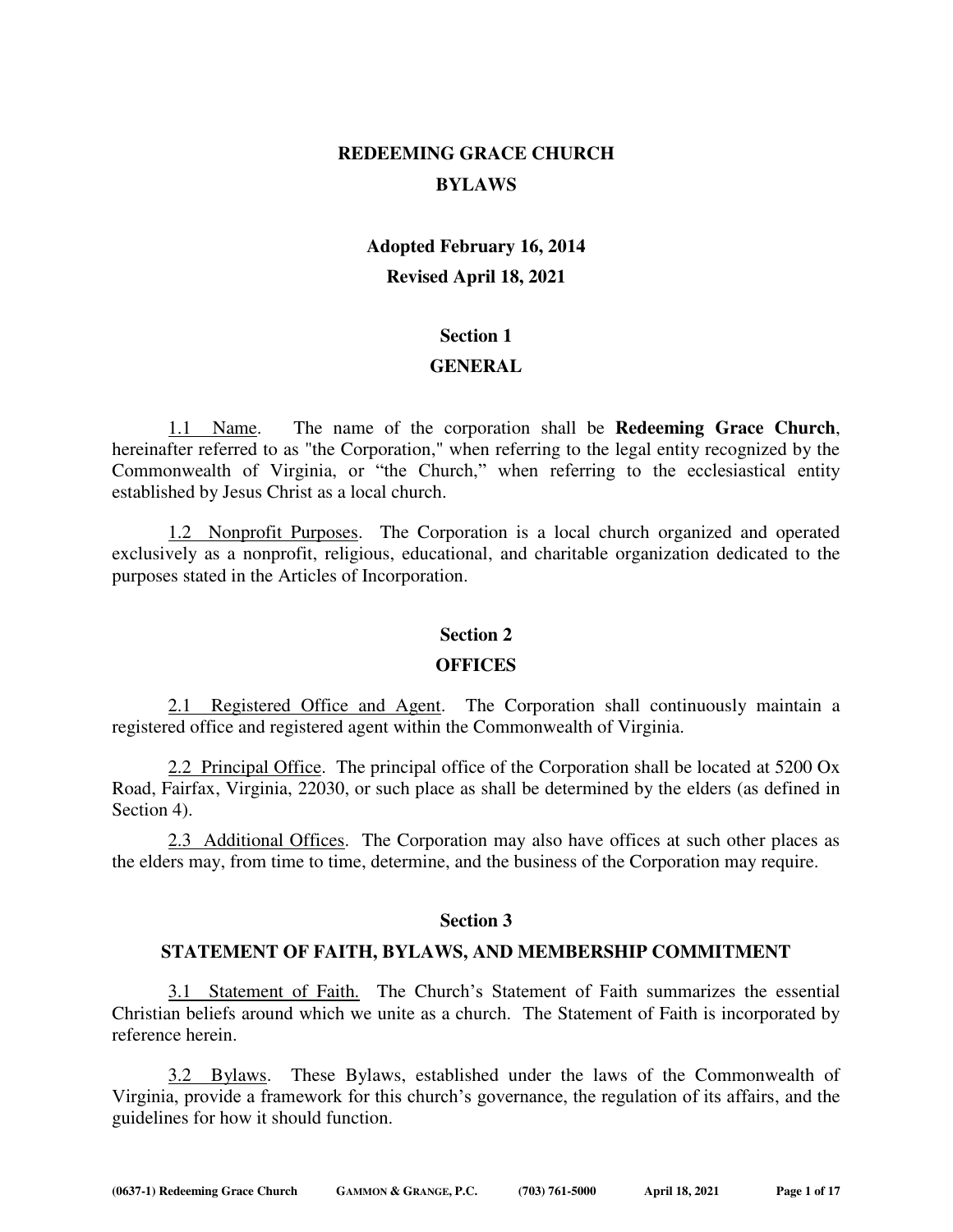3.3 Membership Commitment. The Membership Commitment explains this Church's understanding of how we are to live together as church members. Upon joining, members sign this document to indicate their commitment to Redeeming Grace Church. The Membership Commitment is incorporated by reference herein.

 3.4 Church Leadership Affirmation. To promote unity and consistent leadership of the Church, based on a biblical foundation, elders, deacons, ministry directors, and certain other leaders on the Church's staff will *affirm* and *agree* with the Statement of Faith and these Bylaws' statements on "Church Member Discipline" and "Marriage, Divorce, and Remarriage" (Sections 8.4 and 8.6). However, candidates for, or individuals in these positions may submit in writing any exceptions to their affirmations, requesting that they be allowed to hold the position, notwithstanding the exceptions. The elders will prayerfully consider and then either approve or disapprove the requested exceptions.

 3.5 Religious Practices of the Corporation. To be consistent with its religious mission, the Corporation shall not establish any public or private policies or positions that conflict with the Statement of Faith, these Bylaws, or the Membership Commitment.

## **Section 4**

## **ELDERS**

 4.1 Number and Term. The elders of the Church shall serve as the Corporation's board of directors. The Church will maintain a minimum of two (2) elders and will work to maintain the number of elders at a level that best serves the Church. No upper limit will be placed on the number of elders serving at any one time. Elders will have equal authority.

4.1.1 Non-staff elders will serve three-year terms and there is no restriction on the number of terms an elder may serve. As the end of each non-staff elder's term approaches, that elder, together with the other elders serving at the time ("other elders"), will reconsider that elder's calling for an additional term. If the elder under reconsideration and the other elders cannot reach agreement as to whether he is still called to serve as an elder, after careful prayer and discussion, they may proceed in accordance with Section 4.5.3.

 4.2 Qualification and Appointment. A list of the membership of the current elders shall be available at the Corporation's principal office as defined in Section 2.2. The elders shall nominate to the membership of the Church (hereinafter "the congregation"), all subsequent elders. The congregation shall be given at least 60 days to get to know and prayerfully consider elder nominees, and then shall vote to elect subsequent elders through a supermajority, as described in Section 8.8.3. Elders will be male members of the Church who meet the qualifications of elders described in 1 Timothy 3:1-7, Titus 1:5-9, and elsewhere in the Bible.

4.3 Powers. The elders shall provide oversight in the spiritual and temporal affairs of the Church and will do so with the support of and input from the congregation. The members will vote on specific major decisions, as described in Section 8.8.3. Unless otherwise specified in Section 8.8.3 or elsewhere delegated by the elders, all decisions that are necessary for the governance of the Church shall be made by the elders. The elders shall exercise all such powers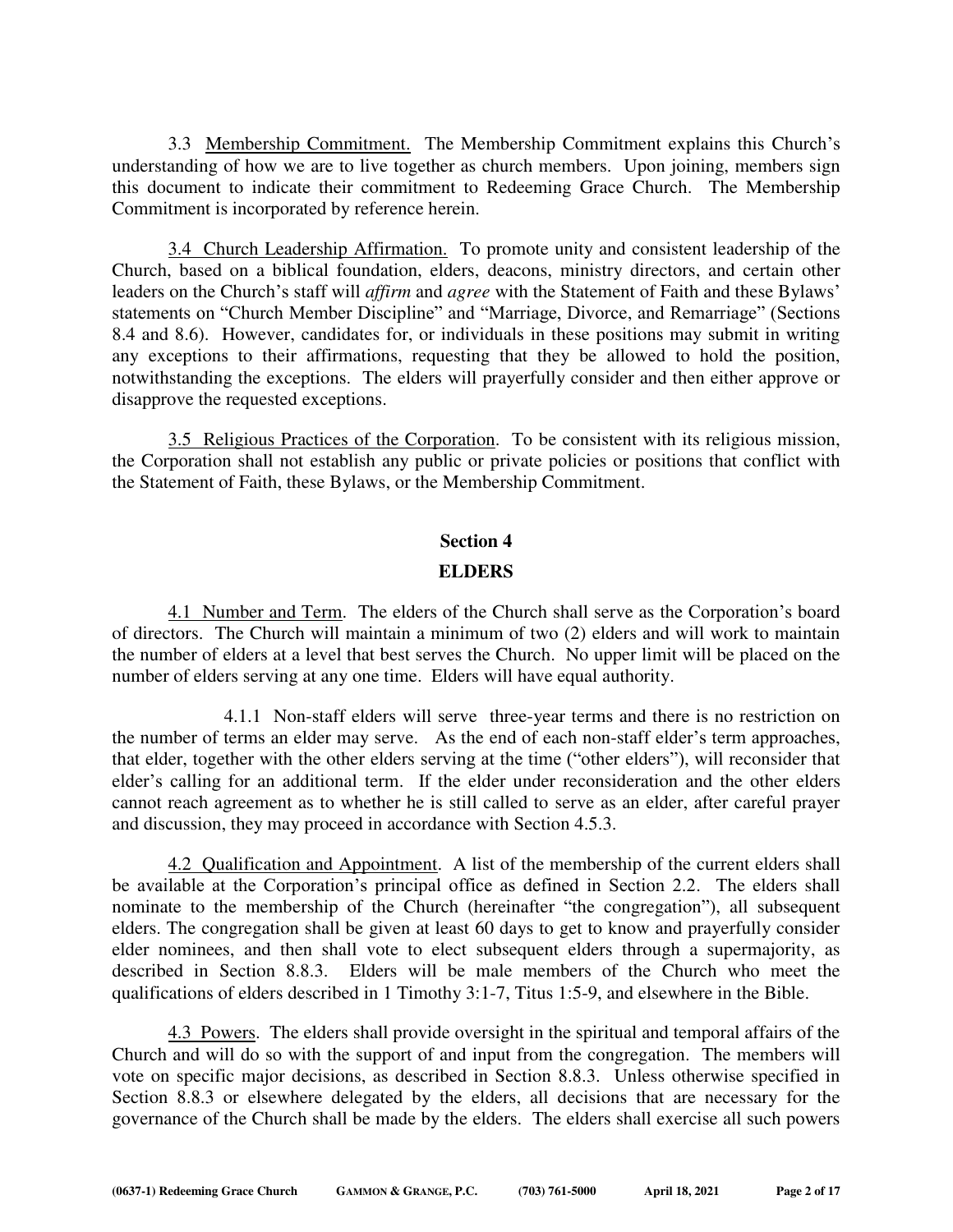of the Corporation and do all such lawful acts and things that are not prohibited by statute, the Articles of Incorporation, or by these Bylaws.

 4.4 Committees and Commissions. The elders may establish special or standing committees, which shall have such powers and duties as prescribed by the elders. Each committee will include at least one elder and may include other members of the Church. The elders or the committee may enlist individuals outside the Church to participate in an advisory capacity in committee activities and meetings. All members of such committees shall serve at the pleasure of the elders. Unless otherwise specified by the elders, committees will conduct their assigned duties, resulting in presentations of findings and recommendations to the elders, and the elders will be responsible for making binding decisions. Committees that the elders authorize to make binding decisions on behalf of the elders shall be designated as "commissions." Commissions address matters that don't require the attention of all the elders and that are best handled relatively quickly, privately, and/or efficiently, such as some church discipline cases or reviewing plans for a near-term ministry event. Unless addressed specifically, committees and commissions shall be referred to herein as committees. Other rules governing procedures for meetings of any committee of the elders shall be established by the elders, or in the absence thereof, by the committee itself. The delegation of authority to any committee (including any commission) shall not operate to relieve the elders or any member of the elders from any responsibility imposed by law and/or to allow the committee to take actions that the Bylaws reserve for the elders.

# 4.5 Sabbatical and Leave of Absence, Resignation, Charges, Removal.

4.5.1 An elder may request a sabbatical or leave of absence for a defined period of time. The remaining elders will either approve the sabbatical or leave of absence, or recommend a different course of action. While an elder is on a sabbatical or leave of absence, he shall not participate in votes of the elders and he shall not be counted for the purposes of voting, including for the purposes of constituting a quorum, majority, or supermajority, as described in Section 5.3. He will be allowed to participate in all aspects of church membership, as described in Section 8.

4.5.2 An individual elder may, at any time, deliver to the elders a written notice of intent to resign, which shall be effective when it has been agreed to by the remaining elders. The elders will deliberate and may discuss the notice of resignation with the requesting elder as they consider whether to agree to or reject the notice. An elder may not resign his church membership without the elders first agreeing to his resignation as an elder. If the elder that submits a notice of resignation is not under church discipline, and if the other elders do not encourage him to reconsider, such that he reverses his decision to resign, he will be allowed to resign. The elders will complete their consideration of an elder's notice and will provide a written response to the elder within a few weeks, if possible.

4.5.3 When the elders conclude through a supermajority vote of a quorum of the remaining elders that an elder should be removed, they will recommend the same to the Church. The Elder will have the opportunity to appeal the elders' recommendation. The final decision to remove the elder will require a supermajority vote by the congregation, as described in Section 8.8.3.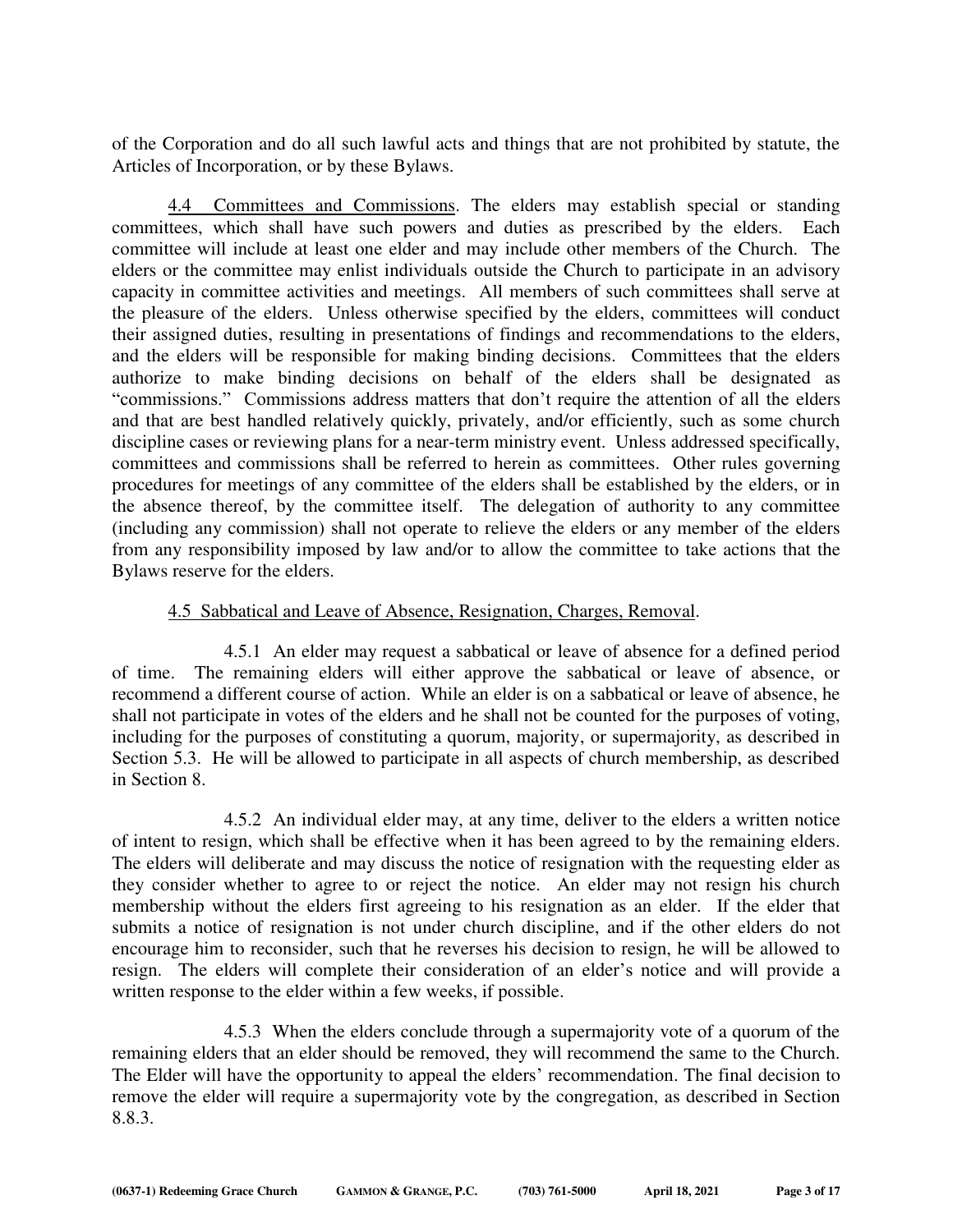4.5.4 Resolving charges against an elder. (1 Timothy 5:19-20) If a credible charge, verified by at least two witnesses, against an elder is brought to the other elders' (i.e., not including the elder being accused) attention, a process to resolve these charges shall be initiated and shall follow the steps outlined below. The goal is to administer this process in a Godglorifying, redemptive manner, and throughout each step in this process the elders shall endeavor to seek resolution, unity, and peace with the accused and others involved. This process is independent of any decision to involve civil authorities.

4.5.4.1. Receiving the charge. When a charge, verified by at least two witnesses, which cannot be resolved among the parties involved or is serious in nature, is brought orally or in written form to any elder, the elders will schedule a meeting to hear the charge. The person(s) bringing the charge (accuser) will be provided a copy of this resolution process and will be asked to provide the charge in written form prior to the meeting to hear the charge.

Every effort will be made to get firsthand facts, rather than hearsay, anonymous or secondhand reports (Deut. 19:15; 1 Tim. 5:19). Where possible, the charge should include facts regarding the conduct, words, and motives for both accuser and accused. The Church recognizes that in the case of certain charges, such as sexual misconduct, it is likely that no other witnesses exist; in these cases, the elders shall normally allow the formal resolution process to proceed without the verification of two witnesses. The other elders will ensure the accuser has an opportunity to bring the charges and the other elders shall decide by supermajority vote whether to proceed with the formal process below.

4.5.4.2 Hearing the charge. A quorum of the other elders, the accuser, and witnesses, shall be present at the meeting, and meeting minutes will be taken. The accuser may bring up to two people to the meeting to provide personal support. Participation of the accused elder in the meeting will ultimately be determined by the other elders with input from the accuser. All parties in the meeting will have uninterrupted time to explain their concerns and ask questions.

The other elders and the accuser will determine whether a) resolution is possible at that time, b) further discussion is required, or c) the formal investigation process should move forward. If the elders, accuser, and accused can resolve the charge at the meeting the matter will be promptly closed.

If the other elders vote, as provided in Section 4.5.4.1, to not proceed with a formal investigation but find that the accused elder had done something wrong, the other elders will lovingly encourage him to confess, take responsibility for his actions, and make necessary changes (Galatians 6:1-2). If deemed necessary by the other elders, prior to the formal investigation phase, the elder in question shall be put on paid (if on staff) temporary leave of absence. If the elders participating in this meeting, not including the accused, deem further discussion is necessary before closing the matter or moving forward with a formal investigation, they may reconvene the participants. If these elders decide by supermajority vote that a formal investigation is warranted, then the process proceeds as outlined in Section 4.5.4.3.

If at any time in this process the other elders find the accused elder "not guilty," the elder will be fully restored to ministry. If he has been put on temporary leave of absence, that leave will be terminated. The elders will determine how best to communicate to the Church members the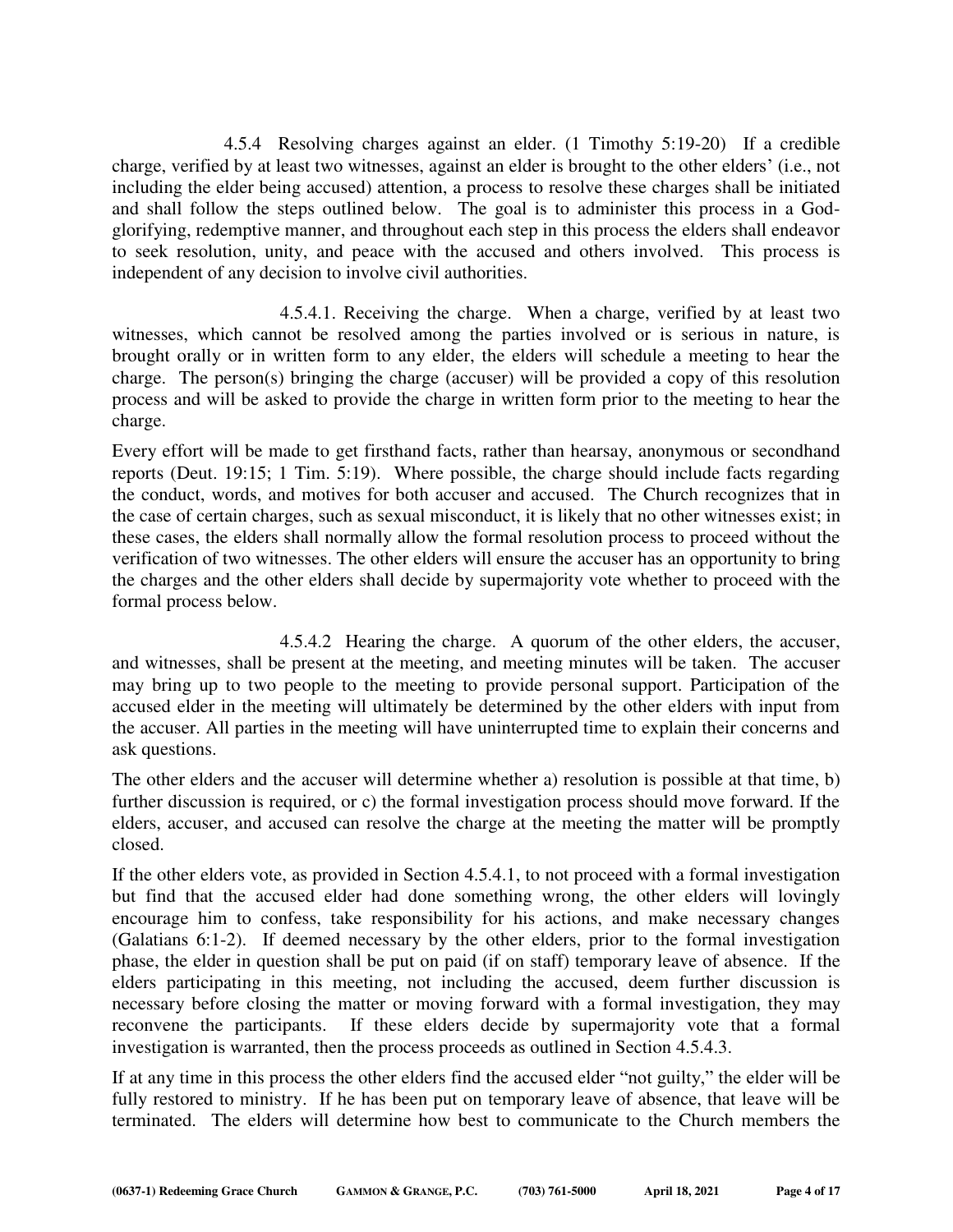decision and any subsequent actions to be taken regarding the restored elder, including efforts to reconcile the relationship between the elder and the accuser.

4.5.4.3. Formal investigation. If the charge is not resolved as provided in Section 4.5.4.2, then an elder-appointed committee shall investigate the charge and report their findings of the accused elder's guilt or innocence. The committee shall be made up of a minimum of five church members, including elders and other members, as needed, all with no conflicts of interest towards the accused or accuser, and will not include the accuser, witnesses, or the accused elder. During the investigation, the accused elder shall be placed on a paid (if a staff elder) temporary leave of absence and will not carry out elder duties and responsibilities.

Soon after the committee provides its findings, the elders will meet to discuss the committee findings and recommend a course of action. The elders will document their determination and justification, which will be grounded in Scripture. In addition, if any remedial steps are included, progress will be evaluated at milestones determined by the elders. Members will be informed of the elders' determination, to the extent appropriate, but a member vote on the determination by the entire congregation will not be required unless the recommendation is for elder removal.

4.5.4.4. Delivering the elders' determination. The other elders shall meet with the accused and the accuser, and meeting minutes will be taken. The accuser and the accused elder may each bring up to two people to provide personal support. The elders shall present their determination, provide an explanation of their determination, and answer questions. At that point, any parties that need to ask for forgiveness of another party will be lovingly encouraged to do so. If the elders conclude through a supermajority vote of the other elders that the accused elder should be removed, he may appeal in accordance with Section 4.5.4.5 or the elders will proceed in accordance with Section 4.5.3.

4.5.4.5. Appeal and resolution. Either the accused elder or the accuser may appeal the elders' determination. A Christian conciliatory organization formally affiliated with the Southern Baptist Convention shall be selected once mutually agreed upon by all parties involved. This organization will review the case and will present its recommendations of how to resolve the appeal to the other elders, to the accused elder, and to any other parties with unresolved concerns related to the charge. After receiving the organization's recommendations, the other elders will meet and decide through a supermajority vote whether to uphold or overturn their original determination. Regardless of the outcome, the deciding elders will meet with the accused elder and up to two other people who provide personal support, to inform him of the final decision. If appropriate, the elders will also meet with the accuser and up to two other people who provide personal support, to inform the accuser of the final decision. The church will be informed of the outcome, as appropriate, depending upon the circumstances.

4.6 Transactions with Interested Parties. A contract or other transaction between the Corporation and one or more of its elders, officers, or family members thereof (hereinafter "interested party"), or between the Corporation and any other entity, of which entity one or more elders or officers are also interested parties, or in which entity an interested party has a material financial interest shall be voidable at the sole election of the Corporation unless all of the following provisions are satisfied:

4.6.1 The Corporation entered into the transaction for its own benefit;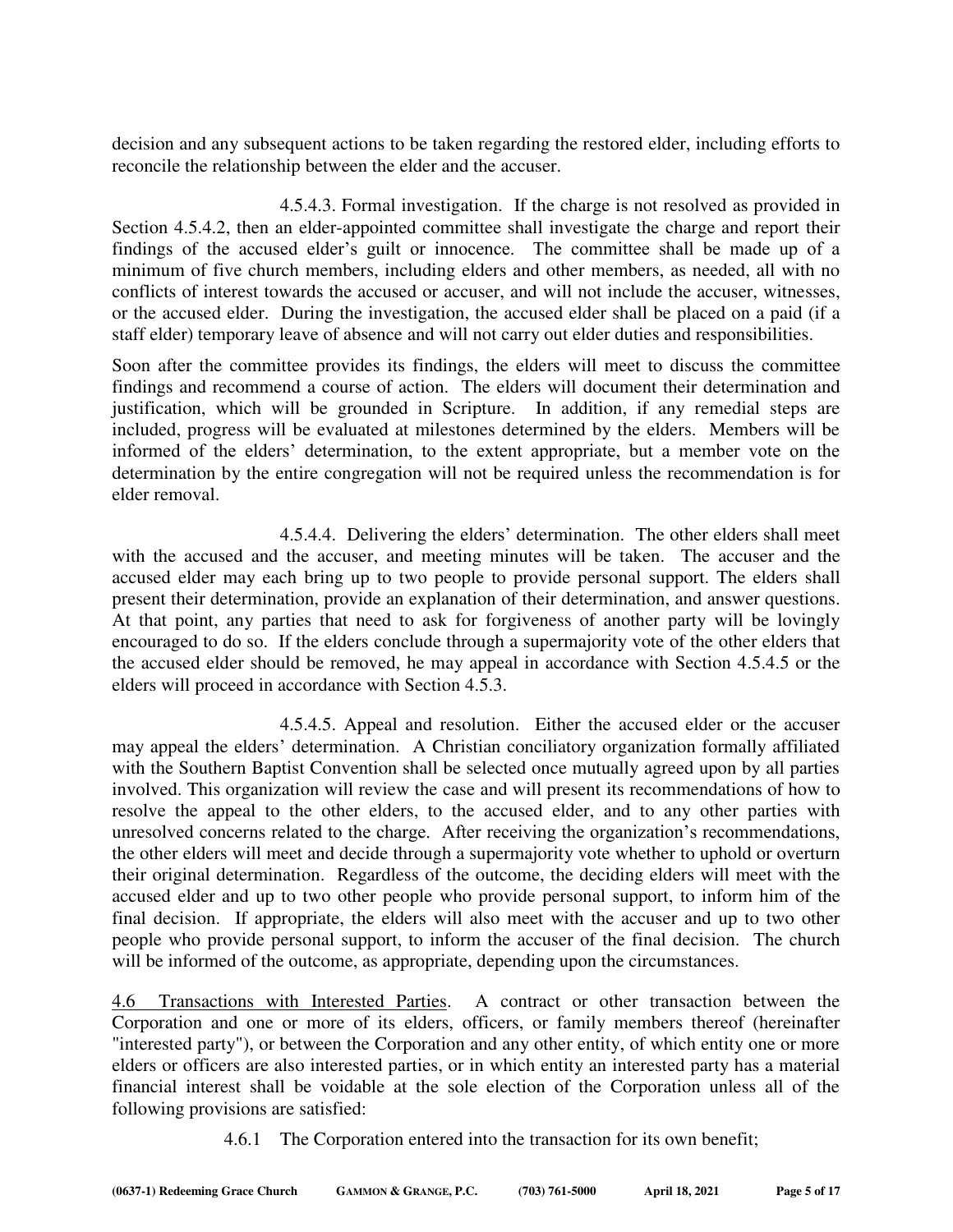4.6.2 The transaction was fair and reasonable as to the Corporation, or was in furtherance of its exempt purposes at the time the Corporation entered into the transaction;

 4.6.3 Prior to consummating the transaction, or any part, the elders authorized or approved the transaction, in good faith, by a vote of a majority of the elders then in office, without counting the vote of the interested elder or elders, and with full knowledge of the material facts concerning the transaction and the interested parties' interest in the transaction; and

 4.6.4 Prior to authorizing or approving the transaction, the disinterested elders, in good faith and with ordinary care, determined, after reasonable investigation and consideration, that either the Corporation could not have obtained a more advantageous arrangement, with reasonable effort under the circumstances, or the transaction was in furtherance of the Corporation's tax-exempt purposes.

Interested elders will not be counted in the calculation of the required number to constitute or to form a quorum at a meeting of the elders (or a commission thereof) which authorizes, approves, or ratifies such contract or transaction.

Notwithstanding the above, no loan shall be made by the Corporation to any of its elders.

 4.7 Licensing of Elders to Perform Weddings. The Corporation will complete and submit the application for each elder to be licensed by the Commonwealth of Virginia to perform weddings on behalf of the Church.

4.8 Conflicts of Interest Policy. It is the policy of the Corporation to avoid conflicts of interest and to provide full disclosure of any and all material conflicting interests by elders, officers, members, and employees; and permit the elders to gather all relevant facts and circumstances to determine, in accordance with the guidelines of Section 4.6 above, whether or not any disclosed potential conflict is benign and not in any way jeopardizing the religious mission, exempt function, or reputation of Christ's Church, so that the contemplated transaction may be authorized as just, fair, and reasonable to the Corporation.

 4.9 Compensation of elders. Elders may serve on either a paid or unpaid basis. Whenever possible, the non-staff (unpaid) elders will lead the elders in their discussions regarding elder compensation. The elders will recommend and the congregation shall vote on an elder candidate's status as compensated or uncompensated when they vote on his election to office. If an elder transitions from being non-staff to being on-staff, the congregation will vote on his compensation status under the provisions for a "Major Financial Commitment Decision," whether or not his annual compensation reaches the threshold described in Section 8.8.3.1. These processes will be further described in policies to be established by the elders. Every elder shall be entitled to reimbursement for any reasonable expenses incurred in the conduct of his service, as determined in policies to be established by the elders.

#### **Section 5**

# **MEETINGS OF THE ELDERS**

 5.1 Notice. Regular and special meetings of the elders may be held within or outside the Commonwealth of Virginia without formal notice at such time and place as shall, from time to time, be determined by the elders.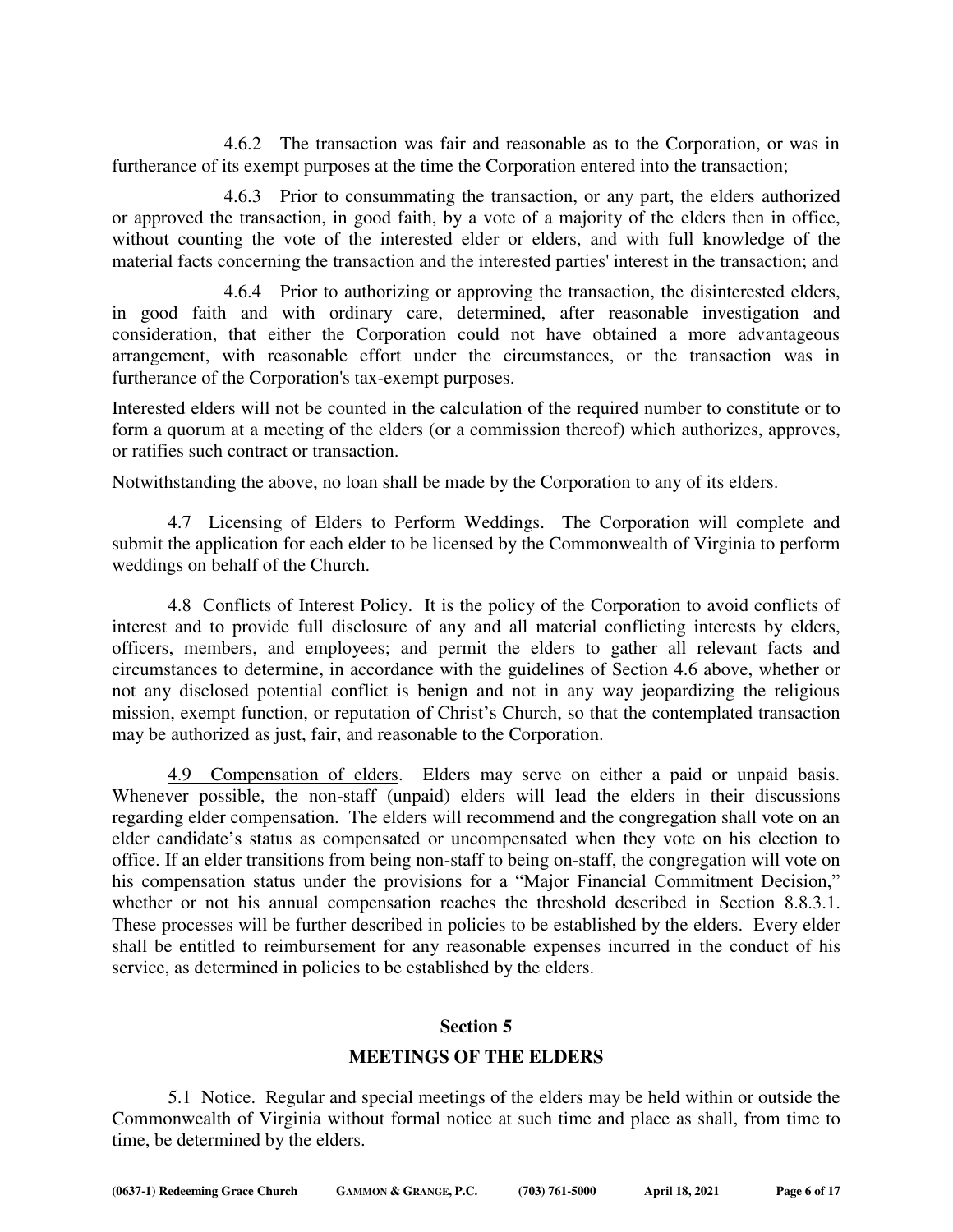5.2 Waiver of Notice. Whenever any notice is required to be given by statute, the Articles of Incorporation, or these Bylaws, a waiver thereof in writing signed by the person or persons entitled to the notice, whether before or after the time stated therein, shall be deemed equivalent thereto. Attendance at a meeting by a person entitled to notice shall constitute a waiver of proper notice of such meeting, except where attendance is for the express purpose of objecting to the transaction of business because the meeting is not lawfully called or convened.

 5.3 Voting and Quorum. In general, a majority of the elders shall be necessary and sufficient to constitute a quorum for the transaction of business. The act of a majority, or supermajority (at least sixty-six (66) percent) in certain decisions as described in Sections 4.5.3, 4.5.4.1, 4.5.4.2, 4.5.4.4, 4.5.4.5, 6.1, 7.2, 7.6.3, 8.4.2 and 12, of the elders at a meeting duly called for that purpose and at which a quorum is present shall be the act of the elders. If the number of elders in the Church or the number of elders serving on a Commission is small, the table shown below specifies the numbers of elders required to constitute a quorum, a majority, and a supermajority. Further exceptions may be otherwise specifically provided by statute, the Articles of Incorporation, these Bylaws, or in rules that the elders subsequently adopt for situations not otherwise addressed herein.

| Number of elders in<br>the Church or in a<br>Commission | Number Required<br>to Form a Quorum | Number Required to<br>Form a Majority                                   | Number Required<br>to Form a<br>Supermajority                         |
|---------------------------------------------------------|-------------------------------------|-------------------------------------------------------------------------|-----------------------------------------------------------------------|
| 2                                                       | $\overline{2}$                      | $\overline{2}$                                                          | $\overline{2}$                                                        |
| 3                                                       | 2                                   | $\mathfrak{D}$                                                          | 2                                                                     |
| 4                                                       | 2                                   | 2 (If $2-3$ are voting)<br>3 (If 4 are voting)                          | 2 (If $2-3$ are voting)<br>3 (If 4 are voting)                        |
| 5                                                       | 3                                   | 2 (If 3 are voting)<br>$3$ (If 4-5 are voting)                          | 2 (If 3 are voting)<br>3 (If 4 are voting)<br>4 (If 5 are voting)     |
| 6                                                       | 3                                   | $2$ (If 3 are voting)<br>$3$ (If 4-5 are voting)<br>4 (If 6 are voting) | 2 (If 3 are voting)<br>3 (If 4 are voting)<br>$4$ (If 5-6 are voting) |
| Greater than 6                                          | Greater than 50%<br>of the elders   | Greater than $50\%$ of<br>the assembled quorum                          | At least $66\%$ of the<br>assembled quorum                            |

**The Number of Elders Required to Form a Quorum, Majority, and Supermajority**

 5.4 Action Without a Meeting. Any action required or permitted to be taken at a meeting of the elders, or by a committee thereof, may be taken without a meeting, provided a written consent setting forth the action so taken is agreed upon by all of the elders, or of the committee, as the case may be, and is filed with the minutes of proceedings of the elders or the committee.

 5.5 Participation by Other Means. Elders may participate in a meeting of the elders, or any committee thereof, through the use of any means of communication by which all elders participating may simultaneously hear each other during the meeting. An elder participating in a meeting by such means is deemed to be present in-person at the meeting. When a meeting is attended by elders through such alternate means of communication, the minutes recording any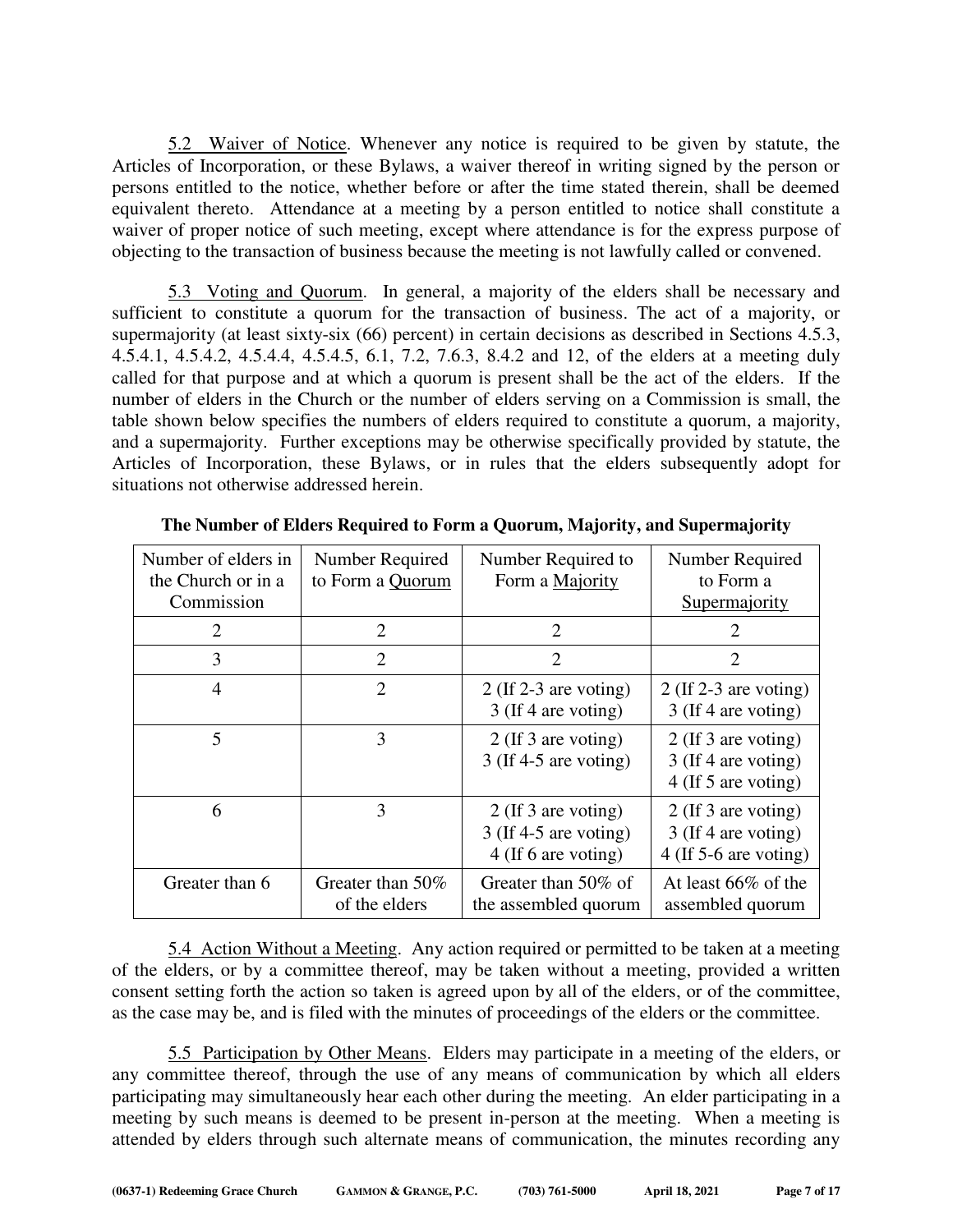action taken at such meeting shall note who participated in-person and who participated by alternative communication.

#### **Section 6**

# **PRESIDENT, VICE PRESIDENT, SECRETARY, AND TREASURER**

 6.1 The elders shall appoint individuals to the positions of president, vice-president, secretary, and treasurer in order to perform duties that enable the proper conduct of business by the elders, as a Corporation. The positions of president and vice-president will be filled by elders. The preference will be to fill the positions of secretary and treasurer with elders, but when the elders deem it to be more appropriate, the elders may appoint other members of the Church to fill these two positions. The elders may also appoint alternates or designees to these positions if they are unable to attend, who will fulfill the duties of these positions in the absence of the primary position-holder(s).

The elders shall appoint by majority vote individual elders, or other members as described above, to these duties annually. The appointees may serve for an indefinite number of annual terms, at the discretion of the elders. Any of these appointed corporate officers may be removed at any time by a supermajority vote of the elders at a meeting duly called for that purpose and at which a quorum is present, whenever, in their judgment, the best interests of the Corporation will be served thereby. The Elder who is the subject of this vote will not participate in this vote, nor will he be counted in the calculation of the required number to constitute a quorum or supermajority.

 6.1.1 The president and/or vice-president shall prepare an agenda for each elder meeting and shall preside at meetings of the elders.

6.1.2 The secretary shall attend elders meetings and record all votes and the minutes of the proceedings.

 6.1.3 The treasurer or his designee will render to the elders reports on financial matters of the Corporation, whenever they may require it to support the elders in their collective oversight of the financial matters of the Church.

# **Section 7**

#### **DEACONS**

 7.1 Deacons lead the Church in service, mercy, and administration. Deacons are one of two continuing offices found in New Testament churches. Under the direction of the elders, the deacons provide service-oriented leadership in meeting the practical needs of the Redeeming Grace Church community.

7.2 Deacons of Redeeming Grace Church must be members of this church. Deacons also must be Spirit-filled people of growing maturity in Christ who meet the character requirements addressed in 1 Timothy 3:8-12 and demonstrate gifts needed to be deacons. Both men and women may serve as deacons. The elders will collaborate with the congregation to identify candidates to become deacons. After training and evaluation, the elders will inform the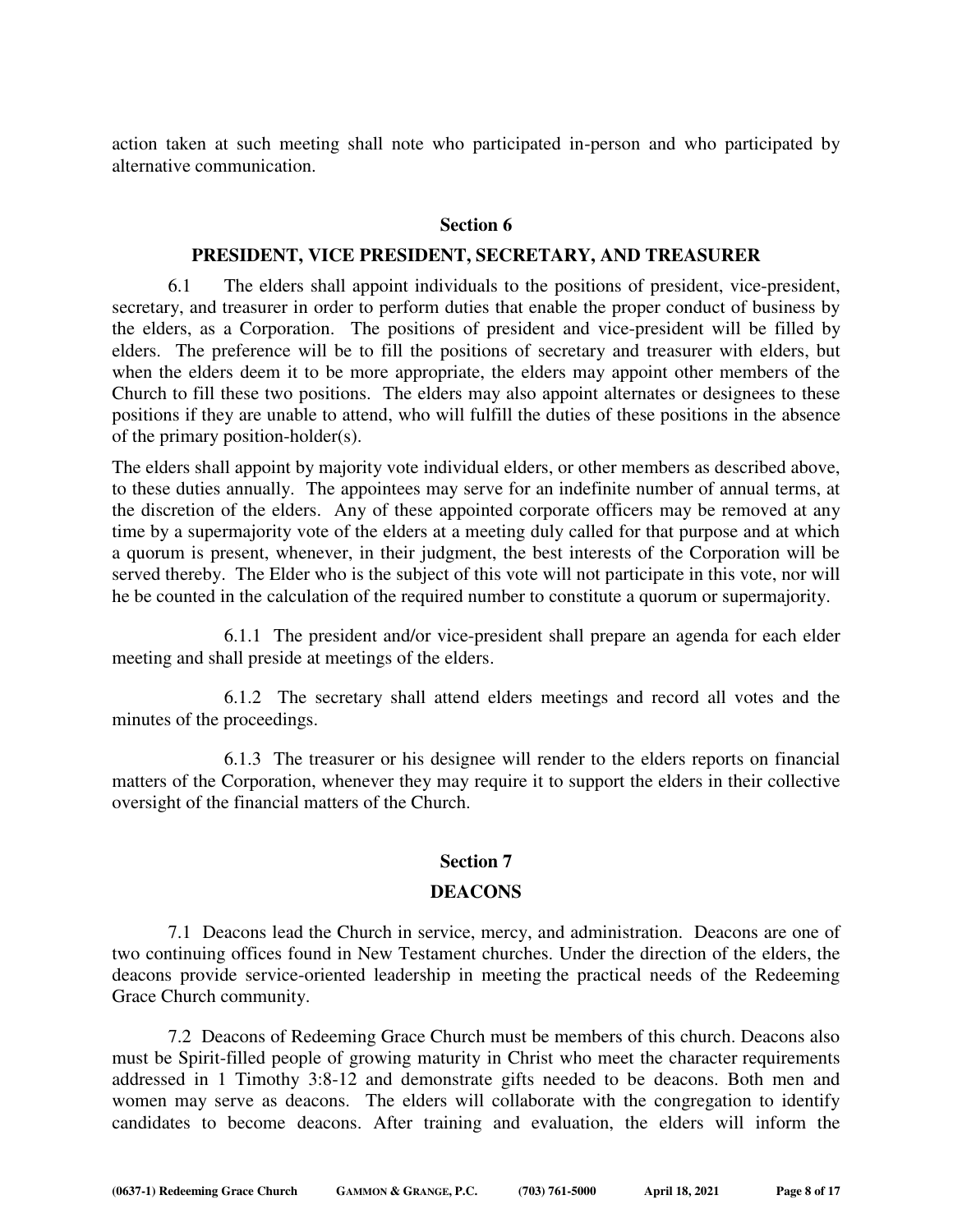congregation of the names of candidates they believe are qualified to serve as deacons and will invite Church members to offer input concerning these candidates within sixty (60) days. Considering the congregation's input, the elders shall select deacon candidates by a supermajority vote and recommend these candidates to the congregation. The congregation shall vote whether to affirm this recommendation in accordance with Section 8.8.3. Once recommended and affirmed, the new deacons shall be installed at a public meeting of the Church.

7.2.1 Number and Term. The Church will work to maintain a plurality of deacons sufficient to best serve the Church. No upper limit will be placed on the number of deacons serving at any one time. Deacons will commit to serve a two-year term. As the end of each deacon's term approaches, the deacon and the elders will reconsider that deacon's calling. If they agree that the Lord is calling the deacon to continue, the elders will announce to the congregation that the deacon has agreed to continue, and his or her installation will be continued for another two-year term. If either the deacon or the elders do not believe the Lord is calling the deacon to continue as a deacon, his or her installation will end with the current term. There is no restriction on the number of terms a deacon may serve.

7.3 Leadership and Authority. Deacons are under the authority of the elders and report to them, and are not a separate governing or ruling body of leaders.

 7.4 Structure and Operations. The elders will determine the best operating practices needed for the deacons to effectively serve the Redeeming Grace Church community, will promote their spiritual welfare, and will provide training and activities to equip and encourage them.

 7.5 Ministry of Voluntary Service. The office of deacon is a position of voluntary ministry. Redeeming Grace Church's deacons and its paid administrative staff members all serve the Church to help the Church fulfill its mission and achieve its vision. The administrative staff generally consists of paid employees, while the deacons serve on a voluntary, unpaid basis. However, an individual may serve as both a deacon and in a position on staff, as long as the types of duties performed in the two roles remains distinct.

# 7.6 Sabbatical, Resignation, Removal.

7.6.1 A deacon may request a sabbatical for a defined period of time. The elders will either approve the sabbatical or recommend a different course of action.

7.6.2 A deacon may at any time deliver to the elders a written notice of intent to resign, which shall be effective when it has been agreed to by the elders. The elders will deliberate and may discuss the notice of resignation with the requesting deacon as they consider whether to agree to or reject the notice. A deacon may not resign his or her church membership without the elders first agreeing to his or her resignation as a deacon. If the deacon who submits a notice of resignation as a deacon is not under church discipline, and if the elders do not encourage him or her to reconsider such that he or she reverses his or her decision to resign, then the deacon will be allowed to resign. The elders will complete their consideration of a deacon's notice and will provide a written response to the deacon within a few weeks, if possible.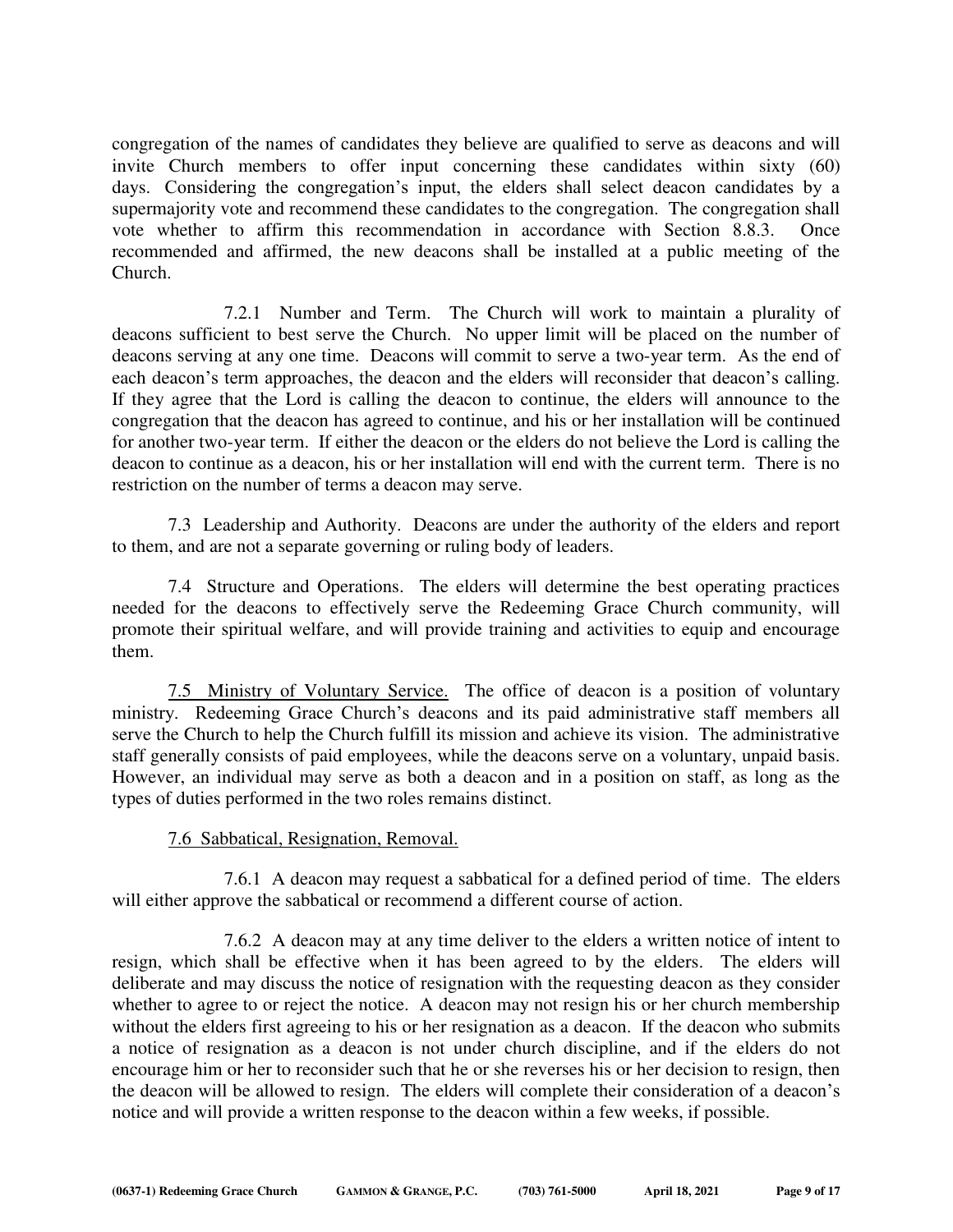7.6.3 When the elders conclude through a supermajority vote that a deacon should be removed, they will discuss this decision with the deacon and provide an opportunity for the deacon to appeal the decision to the elders. If the deacon appeals, the elders will prayerfully consider the information the deacon presents and will then vote again. If a subsequent supermajority vote supports removal, the elders shall inform the deacon and the elders shall recommend to the congregation that the deacon be removed. The members shall vote whether to affirm the elders' recommendation, in accordance with Section 8.8.3.

 7.7 Policies Related to Deacon Ministries. The deacons shall work with the elders to develop policies and updates to these policies, as needed, regarding how the deacons will operate and minister at Redeeming Grace Church, and they will submit these policies to the elders for approval.

## **Section 8**

## **CHURCH MEMBERS**

 8.1 Membership. Members of the Church enjoy the privileges and blessings of commitment to and close fellowship with this local body of Christians; the elders' commitment of spiritual oversight and nurturing; greater opportunity to be involved in the official ministries of the Church; and active participation in the governance of the Church. The members of the Church are also members of the Corporation and have the powers, privileges, and duties described in Section 8.8.

 8.2 Qualifications for Church Membership. To become a member of the Church, each prospective church member shall complete a membership class, be interviewed by one or more elders on behalf of all the elders, and sign the Membership Commitment. During the interview, the elders will determine that the prospective member has met the following standards for initial and continued membership:

 8.2.1 Evidence that an individual has repented from sin, has believed in Jesus Christ as Lord and Head of the Church, has trusted in His atoning work on the cross and His resurrection, and has been baptized as a believer in Jesus Christ (Luke 13:3, 5; Acts 2:38; John 1:12- 13, 3:16-18, 36; 1 Corinthians 1:2; Romans 10:9-13; Colossians 1:18; Ephesians 1:22, 23; Matthew 28:19-20).

 8.2.2 Evidence of a life consistent with the Membership Commitment or a willingness to live consistently with the Membership Commitment (Matthew 28:18-20; John 13:34-35; Romans 6:4, 8:1-4, 12:4-5, 13:13-14; Ephesians 4:17-5:2; Hebrews 10:24-25; 1 John  $1:6-7$ ).

 8.2.3 A willingness to receive the grace provided by the elders and submit to their leadership, as described in the Membership Commitment (Acts 20:28-31; Ephesians 4:11- 12; 1 Thessalonians 5:12-13 Hebrews 13:17; 1 Peter 5:1-5).

 8.2.4 Being at least 17 years of age, because of the responsibilities and accountability involved with church membership.

 8.3. Reception of Members. The elders will recommend to the congregation churchmember candidates to be added as members, allowing time for a 30-day evaluation period. The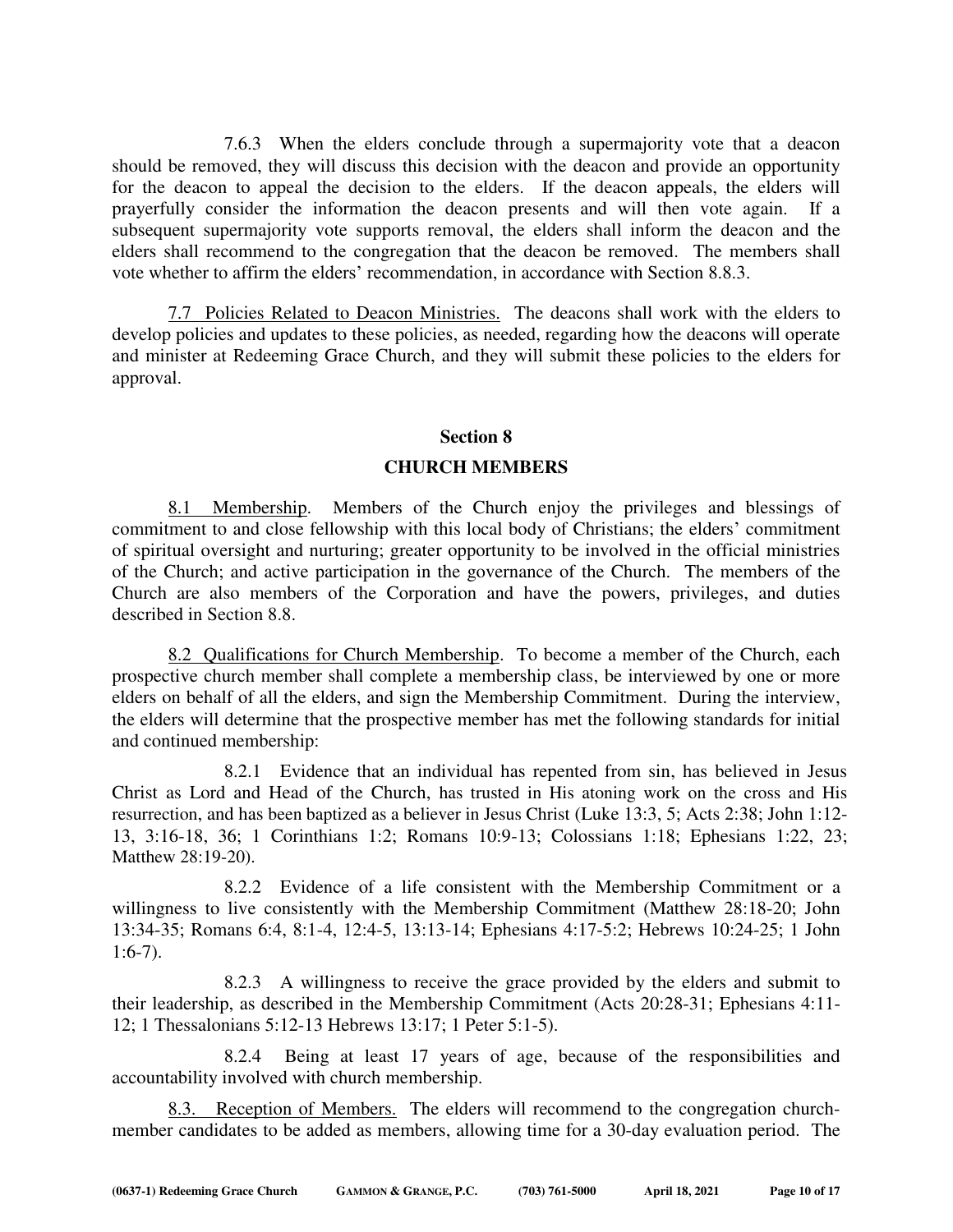current church members shall then vote whether to affirm the elders' recommendation, in accordance with Section 8.8.3.

8.4. Church Member Discipline. All members are expected to endeavor to conduct their lives according to the standards set forth in Scripture, including moral purity, personal honesty, promotion of church unity, and biblical fidelity, seeking to emulate Christ through the power of the Holy Spirit. When a member is involved in egregious sin (Mark 7:21-22; Romans 1:29-31; 1 Corinthians 6:9-10; Galatians 5:16-21; 2 Timothy 3:2-5; Revelation 21:8) that is beyond what should be graciously overlooked as part of the normal process of sanctification (Romans 15:1-7; Ephesians 4:1-3; Colossians 3:12-13), the church is commanded to lovingly and redemptively confront sin or false doctrine in the church member through church discipline. Each church discipline case is unique and requires prayerful study and application of the Scriptures, prudential wisdom, and loving engagement with all individuals involved. (Matthew 18:15-17; Luke 15:7, 17:3-4; Acts 20:28-31; 1 Corinthians 5; 2 Cor. 2:5-11, 7:8-13; Galatians 2:11-14, 6:1- 2; Ephesians 4:1-6; 2 Thessalonians 3:6, 14-15; 1 Timothy 1:20, 5:19-20; Hebrews 12:5-6; Deuteronomy 19:15)

 8.4.1 Purposes. The purposes of church member discipline include the glory of God; repentance, reconciliation, and restoration of the church member; and advancing the purity and mission of the Church.

8.4.2 Process of discipline.Ordinarily the process of discipline outlined in the Scriptures (per below) shall be followed as necessary to accomplish the redemptive purposes stated above. At any step, this process will end if repentance, reconciliation, and restoration of the church member are accomplished.

- Private inquiry and appealing to the member.
- Establishing the matter with witnesses.
- Involving a segment of the Church.
- Ending the person's church membership and the Church treating the person as an unbeliever.

The final step above requires a supermajority vote of the elders and the members affirming the elders' recommendation that the member be removed from the rolls, in accordance with Sections 8.5.1.3 and 8.8.3. In cases where a Church member facing discipline feels that not all elders are well-informed, the member is welcome to present his/her case at a meeting of the elders. Also, it may be prudent for the elders to consult with professionals trained in areas such as counseling, social services, and the law when circumstances are complex.

However, the elders may decide to abbreviate the above process if the sin is especially conspicuous or serious, or if the member proves to be divisive, disruptive or is seen as a threat to lead others into sin (Romans 16:17; 1 Corinthians 5; Titus 3:10-11).

 8.4.3 Disciplinary actions. As the disciplinary process progresses through the above stages, the actions that may be taken include, but are not limited to, private and public admonition, withholding of the Lord's Supper, withdrawal of fellowship and removal from membership. (1 Corinthians 11:17-34).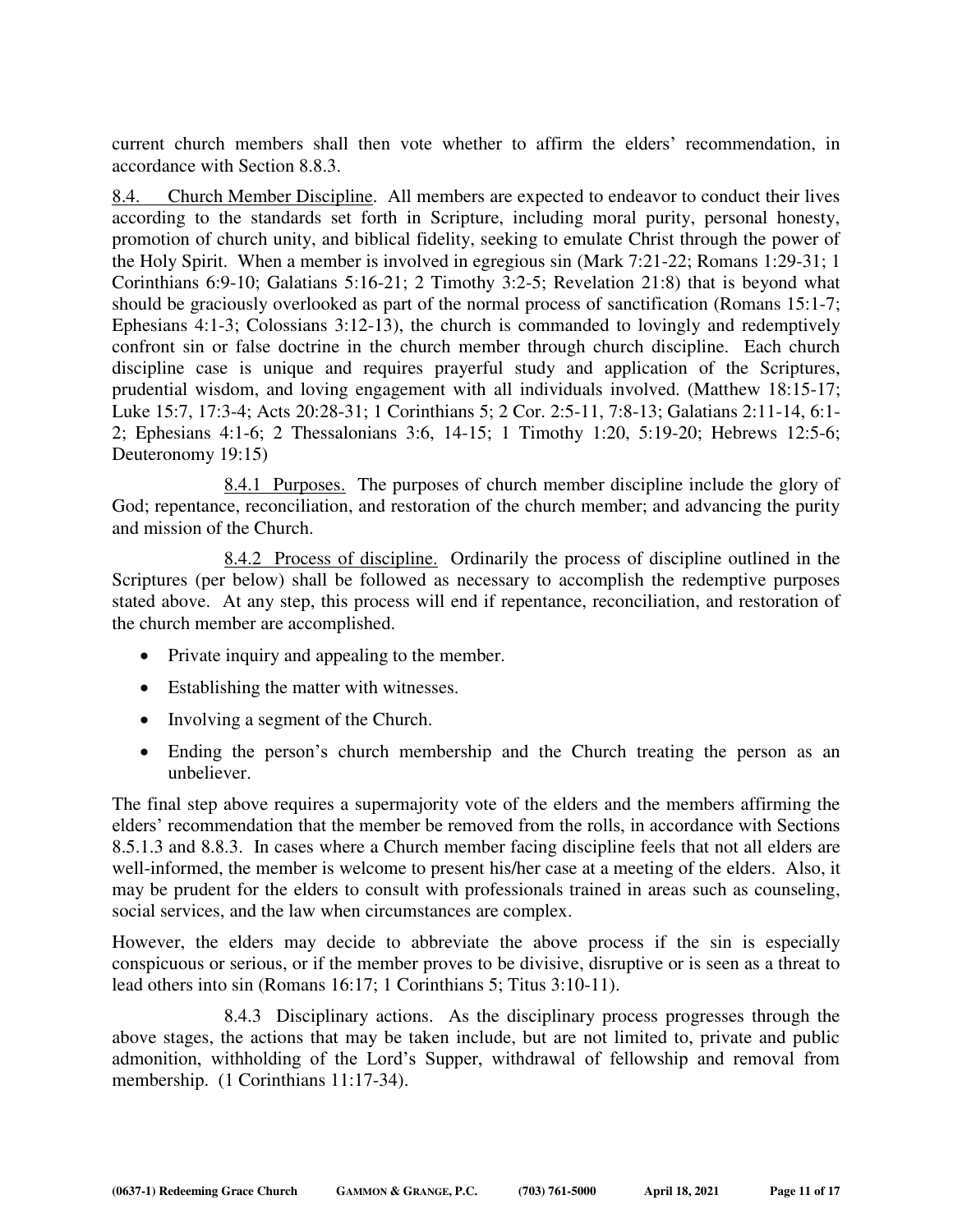8.4.4 Informed consent of members to submit to the process of church discipline. Every person who makes application for membership or maintains membership in this church consents to the process of church discipline outlined above.

 8.5. Resignation or Other End of Membership. Members shall be removed from the rolls for one of the following reasons:

8.5.1 The congregation shall vote, in accordance with Section 8.8.3, to affirm the elders' recommendation to remove a member from the rolls.

8.5.1.1 The elders may recommend a member be removed upon the member's submission of a written communication to one or more elders indicating the member's request to resign from their membership. However, if such resignation is an attempt to avoid the process of church discipline, the elders will not accept the resignation until that process is completed, as outlined in Section 8.4.

8.5.1.2 As stated in Section 8.2, continuing membership requires faithfulness to the stated qualifications. If a member does not continue to meet these qualifications, including continuing to stay involved in this church, the member may be considered to have effectively resigned and the elders may recommend that a member be removed from the rolls after due consideration, prayer, and appropriate attempts to restore the individual to fellowship.

8.5.1.3 The elders may recommend a member be removed from the rolls as a result of church discipline, as outlined in Section 8.4.2.

8.5.2 The member dies, passing from this life to the next.

# 8.6. Marriage, Divorce and Remarriage.

8.6.1 Marriage.

 8.6.1.1 Marriage is a gift from God, instituted in the Garden of Eden before sin entered the world. Marriage is a God-defined covenant for life between one man and one woman (as determined by each of their biological sexes at birth), entered into for companionship, sexual unity, procreation, and to display the love Christ has for His church. The marriage covenant is enacted through the exchange of vows between a bride and a groom. These vows are a solemn pledge before God and witnesses to lovingly live together for life. (Genesis 2:18-25; Numbers 30:2; Leviticus 20:10-15; Proverbs 2:16-17, 5:15-23; Jeremiah 29:6; Ezekiel 16:8; Song of Solomon; Malachi 2:14; Romans 1:26-27; 1 Corinthians 6:9-11, 7:1-5; 1 Timothy 4:1-5; Hebrews 13:4; Revelation 19:6-9, 21:9; Ephesians 5:3, 22-33)

 8.6.1.2 Marriage and singleness are each precious gifts from God. Married believers and unmarried believers have equal access to God through Jesus Christ. A believer who chooses to marry is called by God to marry only another believer. (Matthew 19:10- 12; 1 Corinthians 7:6-7, 38; 2 Corinthians 6:14)

8.6.2 Divorce.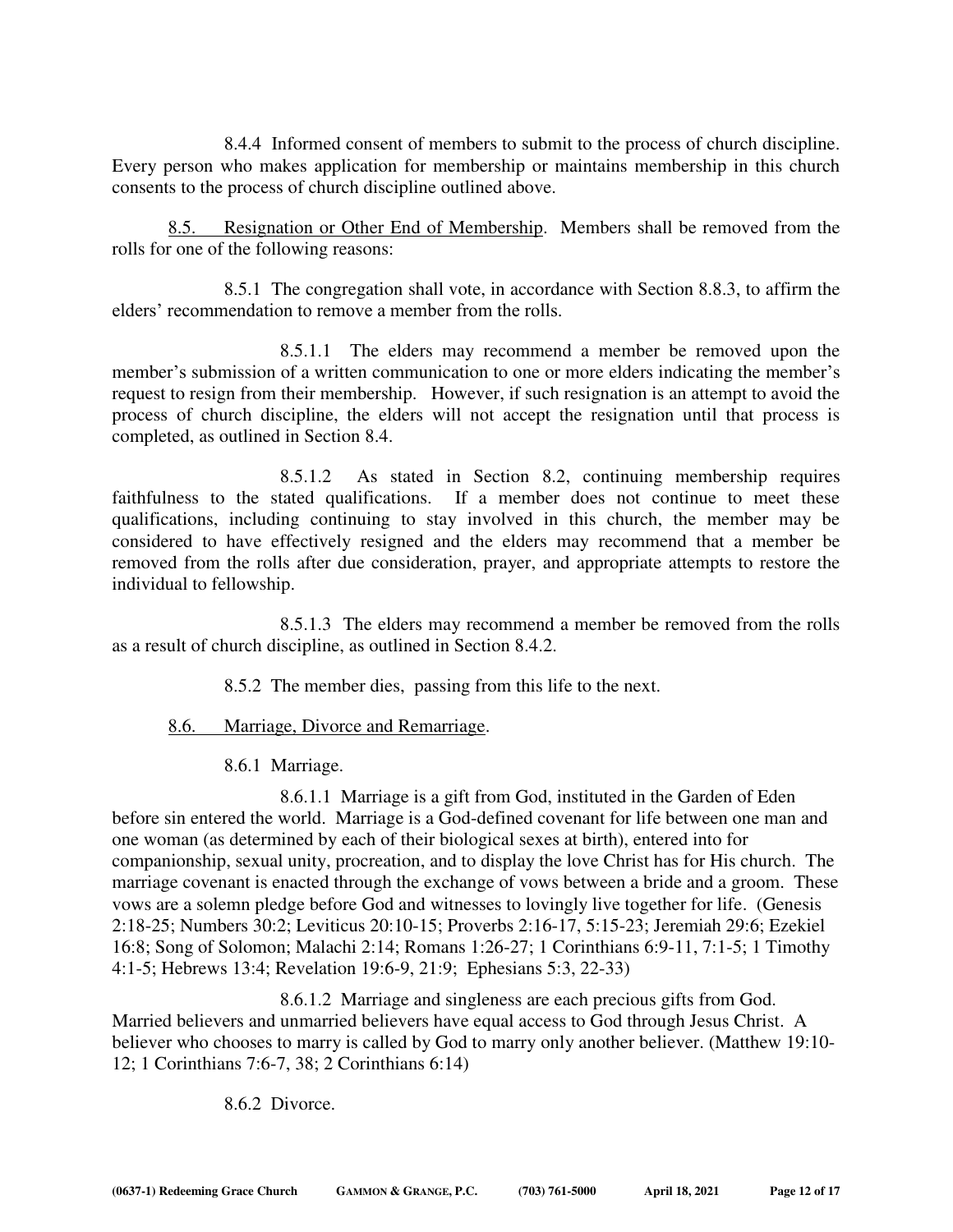8.6.2.1 Scripture addresses the topic of divorce, making God's perspective clear: that He loves marriage and generally opposes divorce. (Ezekiel 23; Hosea 1-3; Matthew 19:3-9; Mark 10:2-12)

 8.6.2.2 The practice of divorce is regulated and permitted in certain circumstances under both the old and new covenants. The situations in which God allows for a divorce typically are the result of one spouse breaking the marriage covenant by sinning in a way that incurs the weight of guilt and responsibility for the divorce (Deuteronomy 24:1-4; Malachi 2:16). In Scripture, God explicitly permits a believer to seek a divorce when his or her spouse has broken the marriage covenant through sexual immorality, including but not limited to adultery (Matthew 19:9), or through abandonment by an unbelieving spouse (1 Corinthians 7:1- 16). Divorce is also permissible if the marriage covenant is broken by some other means. However, because each marriage in distress presents a unique and complex situation, contemplation of divorce requires prayerful application of the Scriptures, prudential wisdom, counsel, and loving engagement with all individuals involved, seeking to respond in a manner pleasing to God. Also, it may be prudent for the elders to consult with professionals trained in areas such as counseling, social services, and the law when circumstances are complex.

 8.6.2.3 For the Church to support a divorce by a church member, the member will need to submit the facts of the marital situation to the elders to determine before God and from Scripture whether divorce is biblically allowable in his/her situation.

8.6.3 Remarriage.

 8.6.3.1 Scripture is clear about remarriage under some circumstances. A believer whose spouse is deceased and a believer who is divorced for biblically acceptable reasons are free to remarry. (Matthew 19:9; Romans 7:2-3; 1 Corinthians 7:8-16, 39; 1 Timothy 5:14)

 8.6.3.2 Getting a divorce for the wrong reasons is a serious but forgivable sin. Guilt for such a divorce can be washed away through the blood of Jesus Christ. A believer who sought and was granted a divorce for biblically unacceptable reasons should seek forgiveness from God and reconciliation with the ex-spouse, including, if possible, restoration of the marriage.

 8.6.3.3 A divorced church member seeking remarriage will be supported by the Church when the circumstances prior to the divorce, or following the divorce, are reviewed by the elders and determined to have a Scriptural basis. If the circumstances of the divorce do not conform to Scripture, the divorced person should consider, before God and in the counsel of the Church, whether to seek reconciliation with the former spouse. If reconciliation is not possible, the person is free to marry.

 8.6.4 Informed Consent Regarding Marriage, Divorce and Remarriage. Every person who makes application for membership or maintains membership in this church understands that Section 8.6 of these Bylaws summarizes the Church's position on marriage, divorce and remarriage, as set forth in Scripture, and consents to support this position.

 8.7. Confidentiality. Every reasonable effort shall be made to protect confidential communications, especially those received in a pastoral counseling context. However, there will be times when, to properly fulfill their spiritual and leadership responsibilities, the elders may, as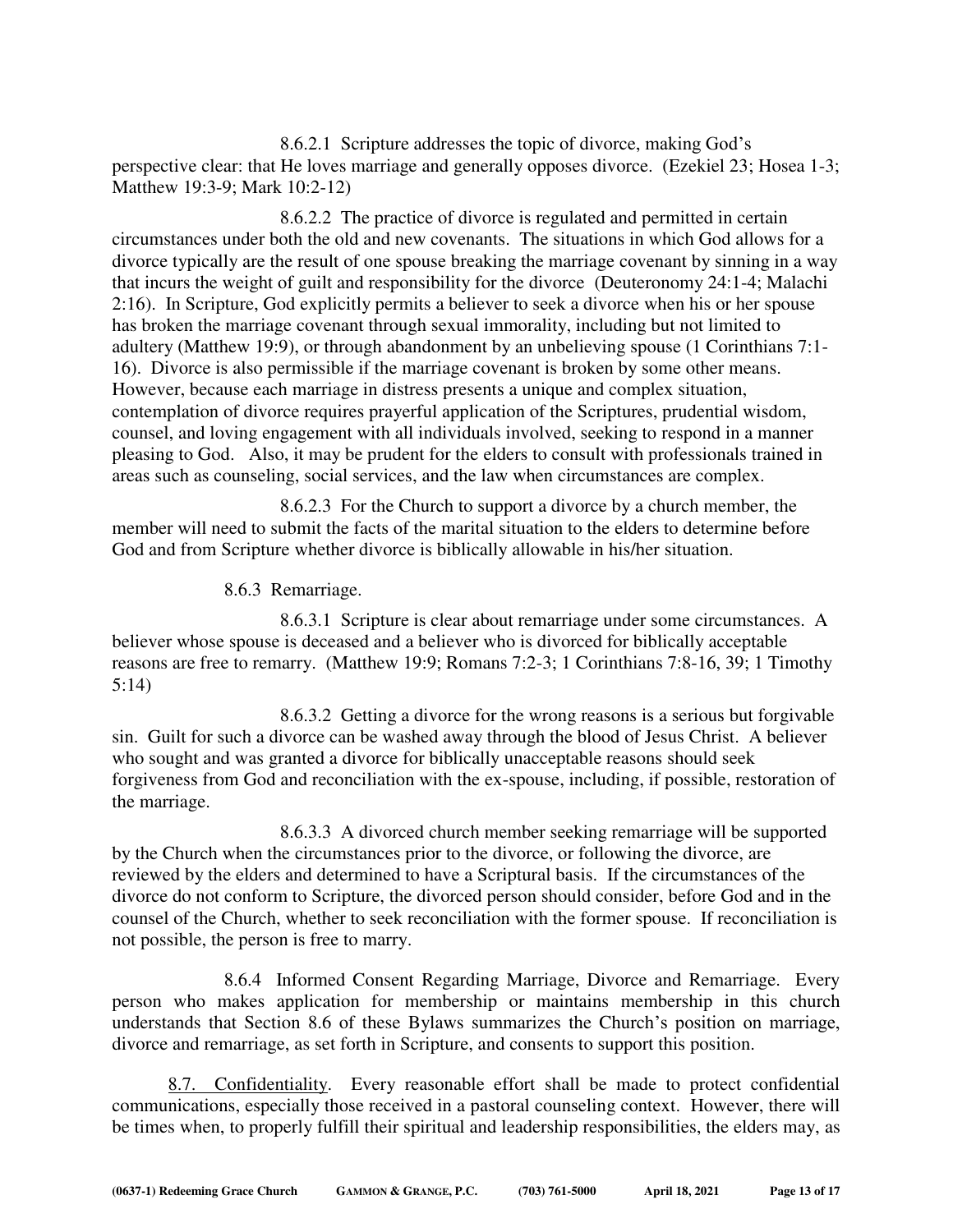they deem necessary or appropriate, share confidential information with one another, with church members, with legal authorities, or with others they deem may be part of the solution or problem. They may do this for the purpose of counsel; for the purpose of protecting others from the effects of a member's sin; or to assist one another in providing spiritual care to the members, their family members, and other individuals involved with the Church.

 8.8. Powers. As members of the Corporation, all church members share in the governance of the Church.

 8.8.1 Communications. The elders will communicate with members and invite feedback concerning the status of ongoing issues, major upcoming decisions, the biblical basis and rationale to explain changes being considered, and other issues that the elders deem sufficiently important to share with the members. As a continual means of influencing the direction of the Church, members are expected to provide to the elders loving, honest, and constructive input and feedback regarding issues, pending decisions, the direction of the Church, ministries, and other facets of the Church, in order to help the elders fulfill their responsibility to lead the congregation.

 8.8.2 Church Member Meetings. A minimum of two (2) member meetings will be held each year. The meetings will be held at a time and place designated by the elders. Those regularly attending the Church or exploring membership and children of members will typically be welcome at member meetings as non-voting guests. If special circumstances make it necessary, the elders will make it clear that a specific meeting or a portion of a meeting will be closed to non-members. A public announcement of all member meetings will be made. When the members will be asked to vote, the meeting notice will be made at least thirty (30) days in advance.

 8.8.3 Voting. The members will be asked to vote on the following specific major decisions, which the elders will present as recommendations. Twenty (20) percent of the Church's members constitute a quorum for a member vote. Also shown below are the requirements for either a majority vote, or a supermajority (at least sixty-six (66) percent) vote for a measure to be approved.

| <b>Subject of Membership Vote</b>              | <b>Percent of Members Voting</b><br><b>Required for Passage*</b> |
|------------------------------------------------|------------------------------------------------------------------|
| Appointment of elders                          | Supermajority of 66%                                             |
| Removal of elders                              | Supermajority of 66%                                             |
| Appointment of deacons                         | Supermajority of 66%                                             |
| Removal of deacons                             | Supermajority of 66%                                             |
| Receiving new members                          | Supermajority of 66%                                             |
| Removal of church members                      | Supermajority of 66%                                             |
| Organizational affiliation (or disaffiliation) | Supermajority of 66%                                             |

**Summary of the Subjects that Members Vote On and Requirements for Passage**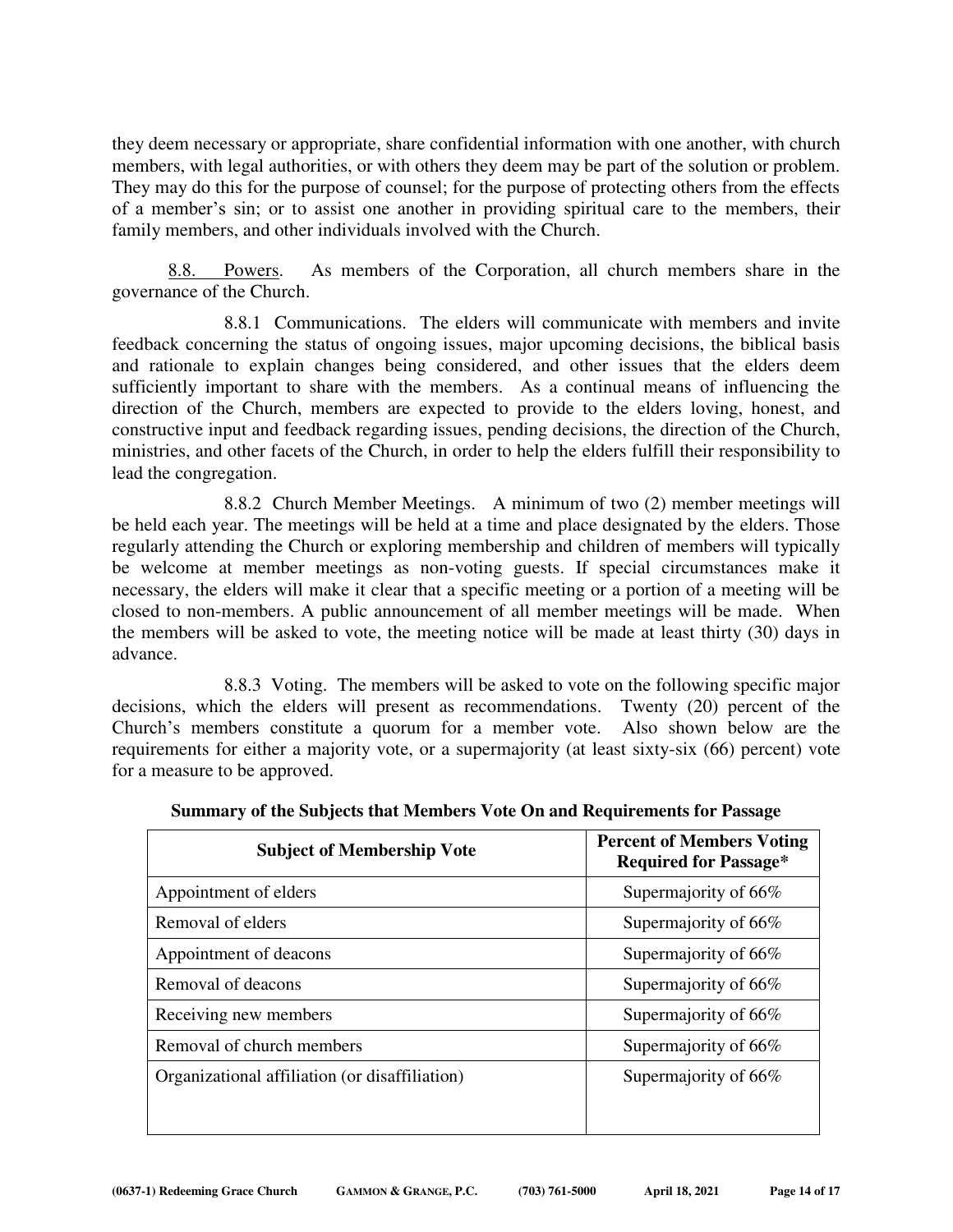| Changing the Church name                                                                                                                                                                                                                                                         | Supermajority of 66%                                     |
|----------------------------------------------------------------------------------------------------------------------------------------------------------------------------------------------------------------------------------------------------------------------------------|----------------------------------------------------------|
| Changes to Statement of Faith, Membership<br>Commitment, Articles of Incorporation, and Bylaws                                                                                                                                                                                   | Supermajority of 66%                                     |
| Major financial decisions<br>Annual budget and related budget decisions<br>Major financial commitment decisions<br>Authorize the transfer, gift, or encumbrance of all<br>$\bullet$<br>or substantially all the assets of this Corporation in<br>a single or related transaction | Majority<br>Supermajority of 66%<br>Supermajority of 66% |
| Authorize the dissolution, merger, or consolidation of this<br>Corporation                                                                                                                                                                                                       | Supermajority of 66%                                     |
| Any other matter that the elders deem necessary for a<br>congregational vote                                                                                                                                                                                                     | Majority                                                 |

\* Number voting must constitute a quorum

 8.8.3.1. Voting on Major Financial Commitment Decisions. The Members will vote on the Church's annual budget, as presented by the elders. All such votes will be for or against the entire budget or proposal, not budget-line-by-budget-line, or by individual elements of proposals. In the event that the congregation does not approve the proposed budget, the elders will continue the previous year's budget at the same spending levels for each major budget category. However, if the Church's revenue has declined such that there are insufficient funds to continue at the previous year's budget levels, there will be spending cuts to some budget categories, to be determined by a majority vote of the elders, in order to balance the interim budget. The elders will communicate to members that the Church will be operating on the interim budget until such time as the budget is revised and approved. The elders are authorized to re-allocate funds within the member-approved budget, as church operations require, as long as the total budget amount does not change. Furthermore, if actual annual expenses will exceed the approved budget amount by more than ten percent, the elders will present, and the members will vote on, a modified budget.

The Members will also vote on individual financial decisions that commit more than  $10\%$ of the annual church budget and on incurring debt that will last for more than sixty (60) days, such as the church building mortgage.

 8.8.3.2. Voting May Occur at Member Meetings or Electronically. The elders will notify members of each voting opportunity and the topics to be voted on at least thirty (30) days prior to each vote. There will be no provision for proxy voting.

#### **Section 9**

# **ORGANIZATIONAL AFFILIATION**

 Members shall vote on the elders' recommendations regarding any organizational affiliation with other churches or other organizations, in accordance with Section 8.8.3. Organizational affiliation is defined as entering into a binding agreement with an organization that requires a financial commitment and/or acceptance of a Statement of Faith. The elders will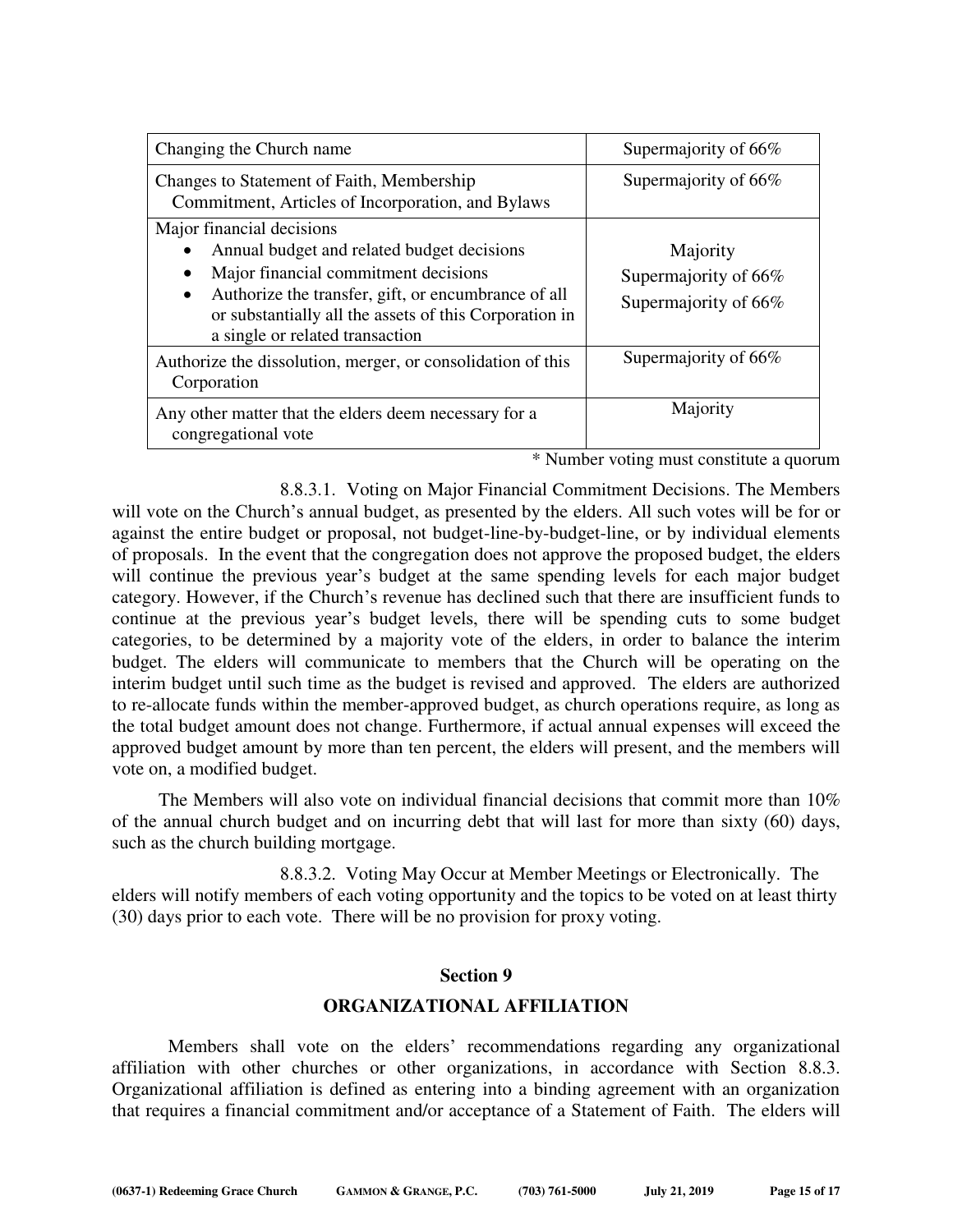not affiliate in a manner that creates bodies outside of the Church that have spiritual and legal governing authority over the Church.

#### **Section 10**

#### **FISCAL MATTERS**

 10.1 Deposits. The elders shall select banks, trust companies, or other depositories in which all funds of the Corporation not otherwise employed shall, from time to time, be deposited to the credit of the Corporation.

 10.2 Checks. All checks or demands for money and notes of the Corporation shall be signed by such members as the elders may, from time to time, designate.

 10.3 Fiscal Years. The elders shall have the power to fix and, from time to time, to change, the fiscal year of the Corporation. Unless otherwise fixed by the elders, the fiscal year shall commence on September 1 and shall terminate on the following August 31.

 10.4 Designated Contributions. The Corporation may accept any designated contribution, grant, bequest, or devise, provided it is consistent with the Corporation's (1) mission and spiritual priorities as determined, from time to time, by the elders, (2) budget process and fiscal restrictions, (3) full ownership and control of the funds or assets, and (4) taxexempt purposes. As so limited, donor-designated contributions will be accepted for special funds, purposes or uses, and such designations generally will be honored. The Corporation shall reserve all right, title, and interest in and to, and control of such contributions, as well as full discretion as to the ultimate expenditure or distribution thereof in connection with any special fund, purpose, or use.

 10.5. Books and Records. The Corporation shall keep correct and complete books and records of account, the complete copies of its Articles of Incorporation and Bylaws, the activities and transactions of the Corporation, minutes of the proceedings of the elders, a summary of the actions and recommendations of any committee of the elders, and a current list of the elders of the Corporation and their residence addresses. Any of the books, minutes, and records of the Corporation may be in written form or in any other form capable of conversion into written form within a reasonable time.

 10.6 Benevolence and Other Funds. The Corporation may establish a benevolence fund to meet material and financial needs of members and others, and other similar funds to meet other specific church and ministry needs.

10.7 Accounting and Fiduciary Guidelines. The elders and officers of the Corporation shall conduct their affairs with integrity in the sight of God and men, and shall, to that end, maintain prudent and responsible control and accountability over all funds they receive and ensure that all funds are dedicated to the Corporation's tax-exempt purposes. Toward that end, the elders, church employees, and other members shall implement practices, procedures, and / or policies that position the Corporation to be a model of faithful stewardship and quality internal accounting controls and procedures.